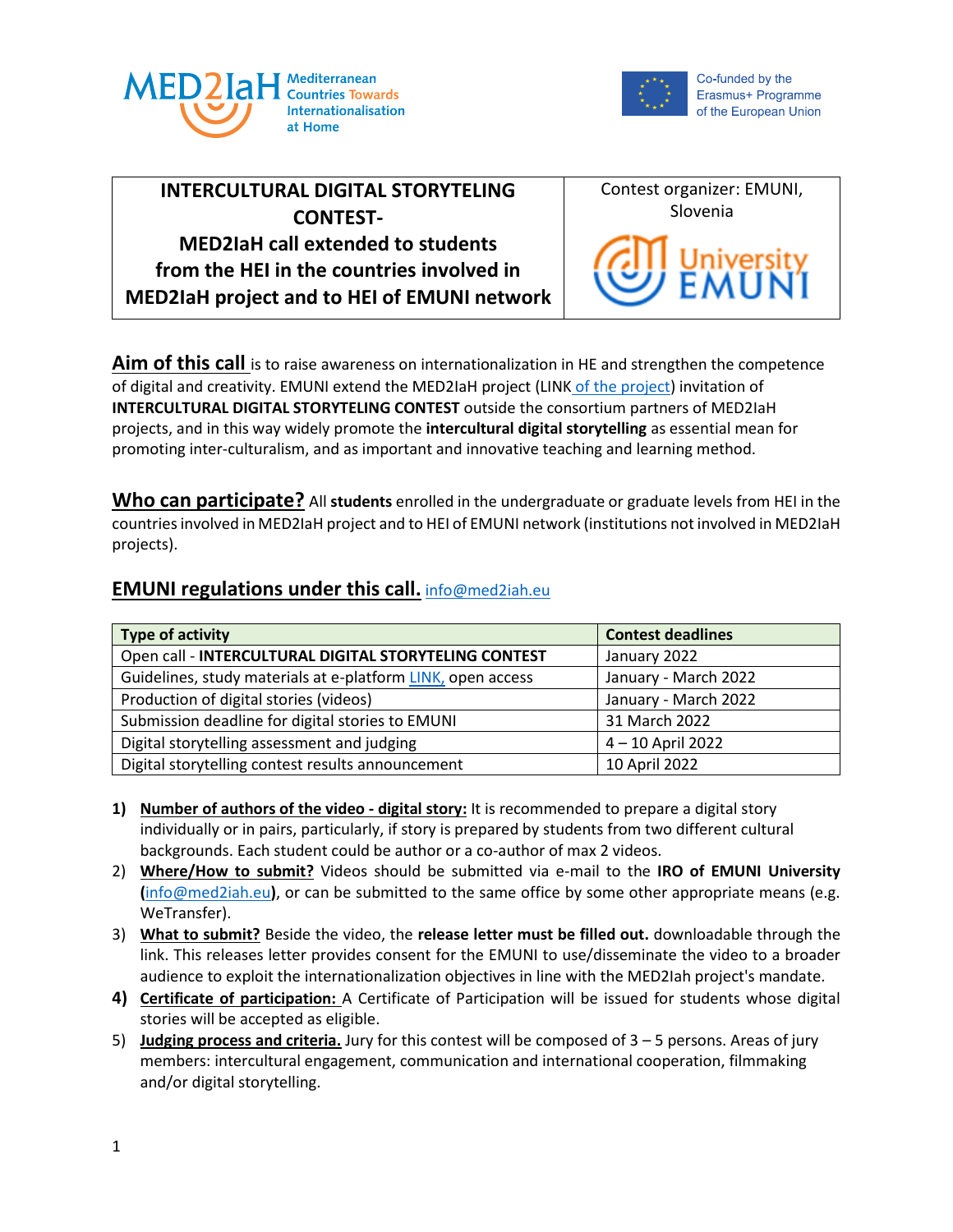



- 6) **Announcement of results, and awards.** Jury will select 20 best digital stories, the videos/the authors. The awards:
	- **2 vouchers** (two in the value of 500,00 EUR each- Costs covered: accommodation and meals for the Student Boot Campin Slovenia. During 2-weeks student mobility in Slovenia (6 - 18 June 2022), students will attend lectures in cross-cultural studies, creativity and innovation, arts management, event management, project management, leadership, student engagement. Travel costs shall be covered by students.
	- **20 vouchers** that will cover the registration fee at international conferences organized on-line or hybrid way in the period June 2022 - May 2023. The awarded students are invited to participate with the papers, that will be published in the conference proceeding or conference supporting journals.



# **Some information on the production of digital story on intercultural topics.**

#### **1) Introduction into intercultural digital story MED2Iah**

- Digital Storytelling is a type of Storytelling that can creatively combine a mixture of mediums such as audio, video, texts and images, social media elements (e.g. Tweets) and interactive elements (e.g. digital maps) to present information on a specific topic
- In MED2Iah, digital Storytelling is a way of sharing students' intercultural awareness and cultural diversity (IACD) stories publicly through various multimedia and channels. The focus of the story is on intercultural/ international experiences. A story can be from a lived-in experience or scripted from an imagination that is based on reality. This story can provide wisdom from an incident that otherwise may have been forgotten or yet to unfold. The story can enlighten viewers who may never have given